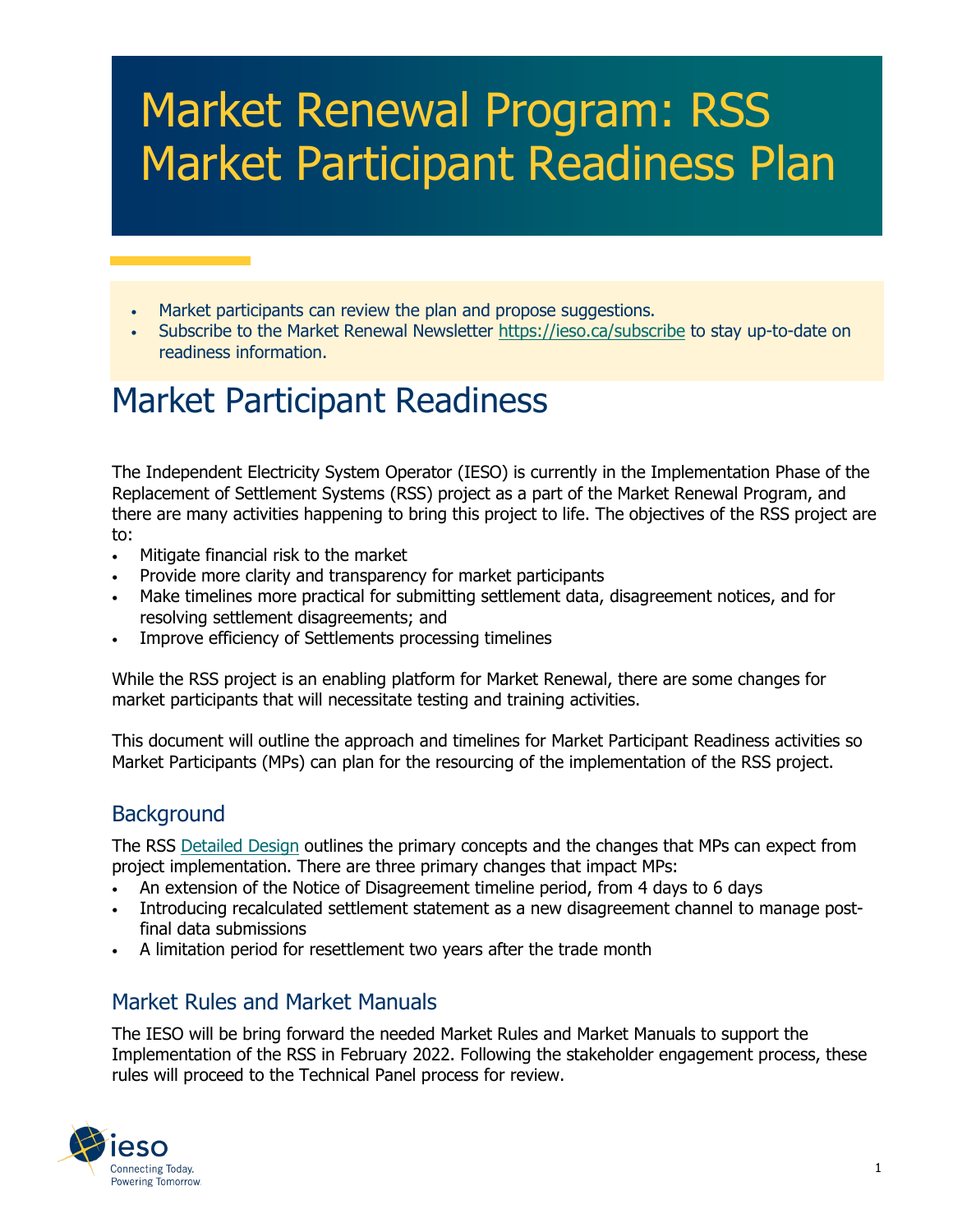Stakeholders have the opportunity to be engaged in the process by participating in the Engagement Days discussions, and accessing the specific language of these documents from the [IESO Market](https://ieso.ca/en/Market-Renewal/Energy-Stream-Designs/Implementation-phase-documents)  [Renewal page.](https://ieso.ca/en/Market-Renewal/Energy-Stream-Designs/Implementation-phase-documents)

#### Market Participant Segmentation

The limited changes being proposed through the RSS implementation will impact the IESO participant base in differing ways. The primary-impacted stakeholder audience is the **distributor** and **consumer** community, as they would have the primary use of the new disagreements channel, and will need to understand the process for resettlement through the Recalculated Settlement Statements (RCSS). This new process will lead to the need to understand the Online IESO workflow, as well as the timing and integration of RCSS issuance into the settlements process. Market participant business processes should also be updated to reflect the extension of the Notice of Disagreement window, and the limitation period for resettlement. Finally, while there are no changes to the equations for the various charge types, there will be some manual line items that become automated, and there will be a slight change for participants who have multiple sites, as they will receive more granular information on the Global Adjustment costs.

The secondary-impacted audience is the **generator** community, as there may be some use of the new disagreements channel, and business process updates to reflect the additional time for Notices of Disagreement. This audience could also be subject to outcomes from the resettlement process, and the updated line items on settlement statements.

All other market participants are encouraged to stay engaged with this discussion, and consider if there will be any internal impacts from the implementation of RSS, including updating business processes to reflect the extension of the Notice of Disagreement window.

#### Process Changes

The IESO is currently building the IT solution to create a new disagreements channel. This workflow will reside within the **Online IESO** tool, and will be the subject of participant testing in Q3 of 2022, including sandbox availability for participant business process testing. The IESO will create and share the test cases early in July 2022 for participant review.

The creation of the RCSS will also necessitate changes to the IESO's Settlement Schedule and Payment Calendars (SSPC) which will be produced in June 2022, alongside the sample and schema files for the RCSS. The IESO will outline the changes to charge types and the manual line items in a training guide, that will be available in June 2022 as well.

| <b>Timing</b> | <b>Activities</b> |                                                                      |
|---------------|-------------------|----------------------------------------------------------------------|
|               |                   | February 2022 • Engagement on Market Rules and Market Manual changes |
| June 2022     | $\bullet$         | Updated SSPC<br>Schema and Sample files for RCSS                     |

#### **Timeline of readiness activities**